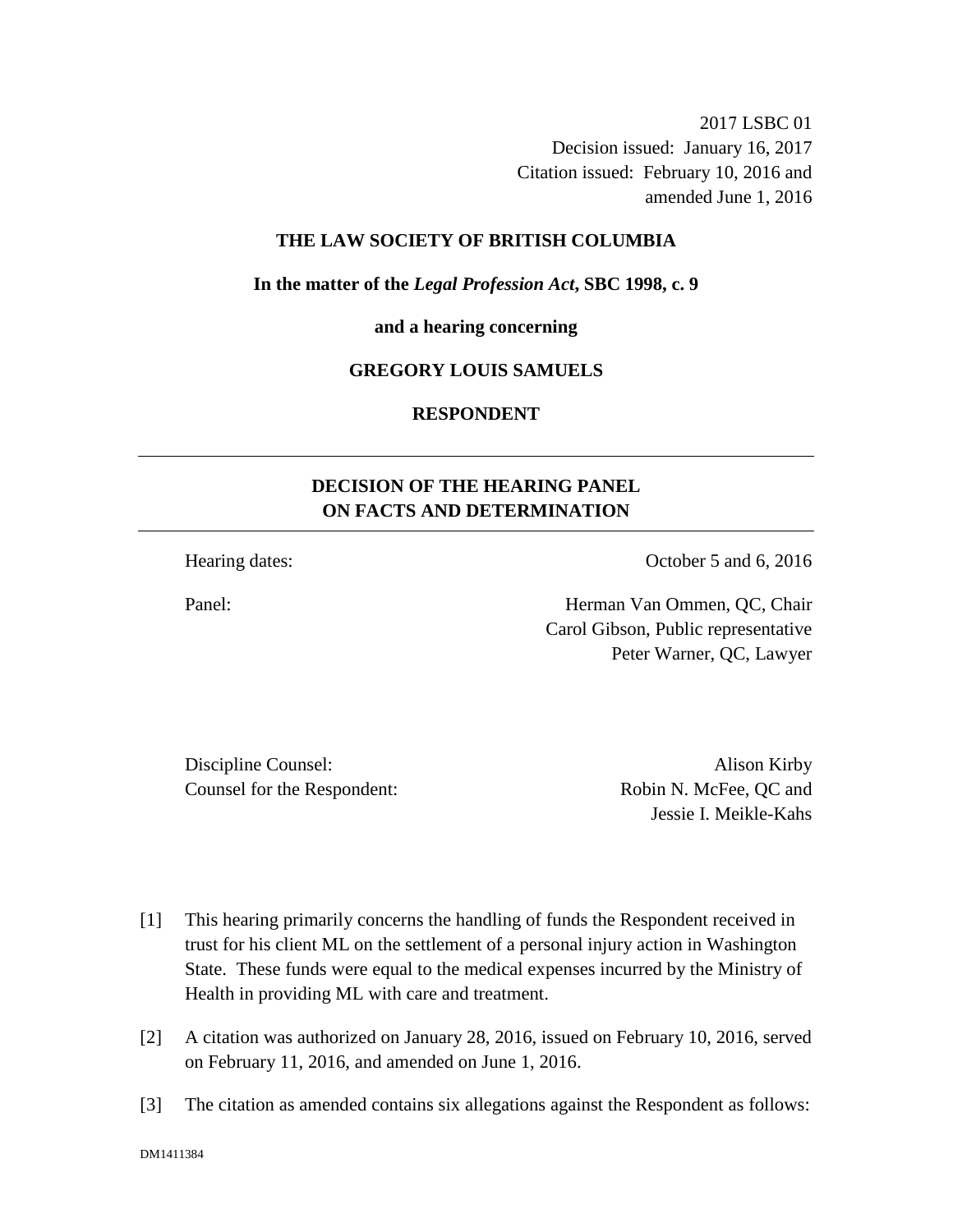- (a) improper withdrawal of \$9,690.05 US from his trust account;
- (b) breaching his duty to his client, the Ministry of Health, by failing to forward its subrogated share of the settlement proceeds;
- (c) in the alternative, if the Ministry of Health is not his client, then he breached his professional obligation to the Ministry of Health by failing to forward its subrogated share;
- (d) misrepresenting to his client in his statement of account that a portion of the settlement (\$10,202.20 CDN) would be paid to the Ministry of Health, and subsequently failing to correct that misrepresentation or otherwise keep his client properly informed when he determined that he would not forward the proceeds to the Ministry;
- (e) failing to respond to seven letters from the Ministry of Health;
- (f) commencing an action in the Superior Court of the State of Washington in the name of ML without instructions.
- [4] The Hearing took place on October 5 and 6, 2016. Closing arguments were, with the agreement of the parties, conducted in writing.
- [5] At the commencement of the hearing the Law Society applied to further amend the citation. The application was opposed.
- [6] Counsel for the Respondent submitted that, if the amendments were granted, an adjournment would be necessary. The Law Society, although seeking the amendment, asserted that, if the Panel were to grant an adjournment as a term of allowing the amendment, the Law Society would prefer to proceed without the amendment.
- [7] The Panel declined to grant the amendment sought and the hearing proceeded.
- [8] The Law Society called Marc Belanger, who, at the material times, was an associate employee with the Respondent responsible for the day-to-day handling of the file under the supervision of the Respondent. The Law Society also called lawyer Peter Lawless with the Ministry of Health, who is involved in their subrogated claims.
- [9] The Respondent was called by the Law Society and also testified on his own behalf. In addition, the Respondent tendered an expert report of a lawyer in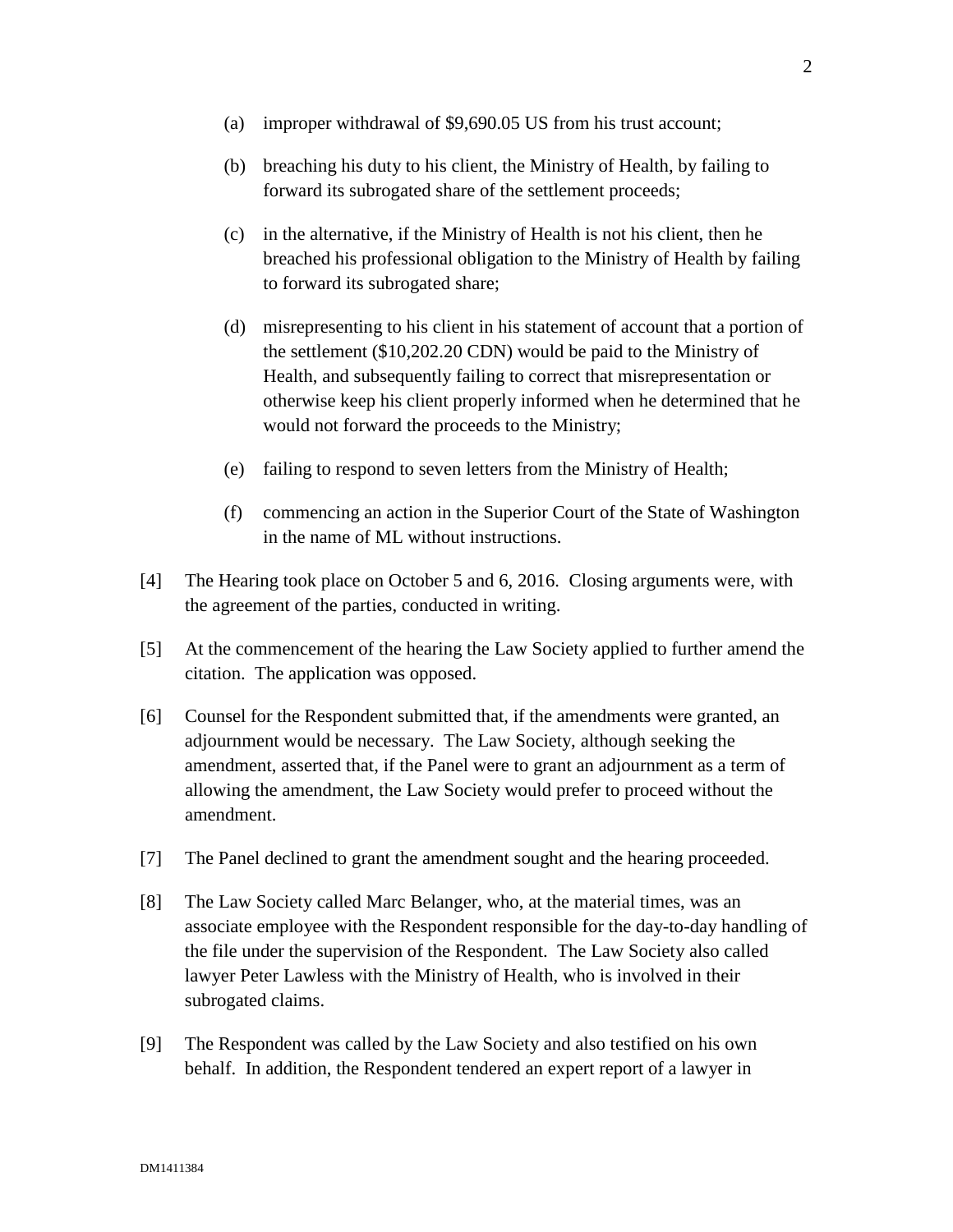Washington State. The Law Society did not require the expert to attend for crossexamination.

#### **BURDEN OF PROOF**

- [10] The onus of proof in a discipline hearing is on the Law Society. The standard of proof is on a balance of probabilities.
- [11] In *Law Society of BC v. Schauble*, 2009 LSBC 11 at para. 43 the hearing panel summarized the onus and standard of proof as follows:

The onus of proof is on the Law Society, and the standard of proof is a balance of probabilities: "… evidence must be scrutinized with care" and "must always be sufficiently clear, convincing and cogent to satisfy the balance of probabilities test. But … there is no objective standard to measure sufficiency." *FH v. McDougall*, 2008 SCC 53.

## **BACKGROUND**

- [12] The Respondent was called to the bar in British Columbia in September 1994. Prior to that he was admitted to the Washington State Bar in 1990. His practice focuses on cross border disputes with an emphasis on personal injury cases.
- [13] His client ML, a resident of BC, was injured while walking on a road in Point Roberts, Washington State on March 28, 2006. She suffered serious injuries. She was treated at the scene and was then transferred to Delta Hospital where she was stabilized. She later underwent restorative surgery in the Royal Columbia Hospital in New Westminster. The Ministry of Health incurred costs of \$15,303.30 treating her.
- [14] ML retained the Respondent on May 3, 2006. The retainer agreement, which was signed in British Columbia, refers to the BC Law Society Rules.
- [15] On May 2, 2006, the Ministry of Health wrote to ML seeking information about the accident from her and advising her that the Ministry attempts to collect from the responsible party the costs of her hospital and medical care.
- [16] On August 30, 2006, the Respondent wrote to the Ministry of Health on ML's behalf stating: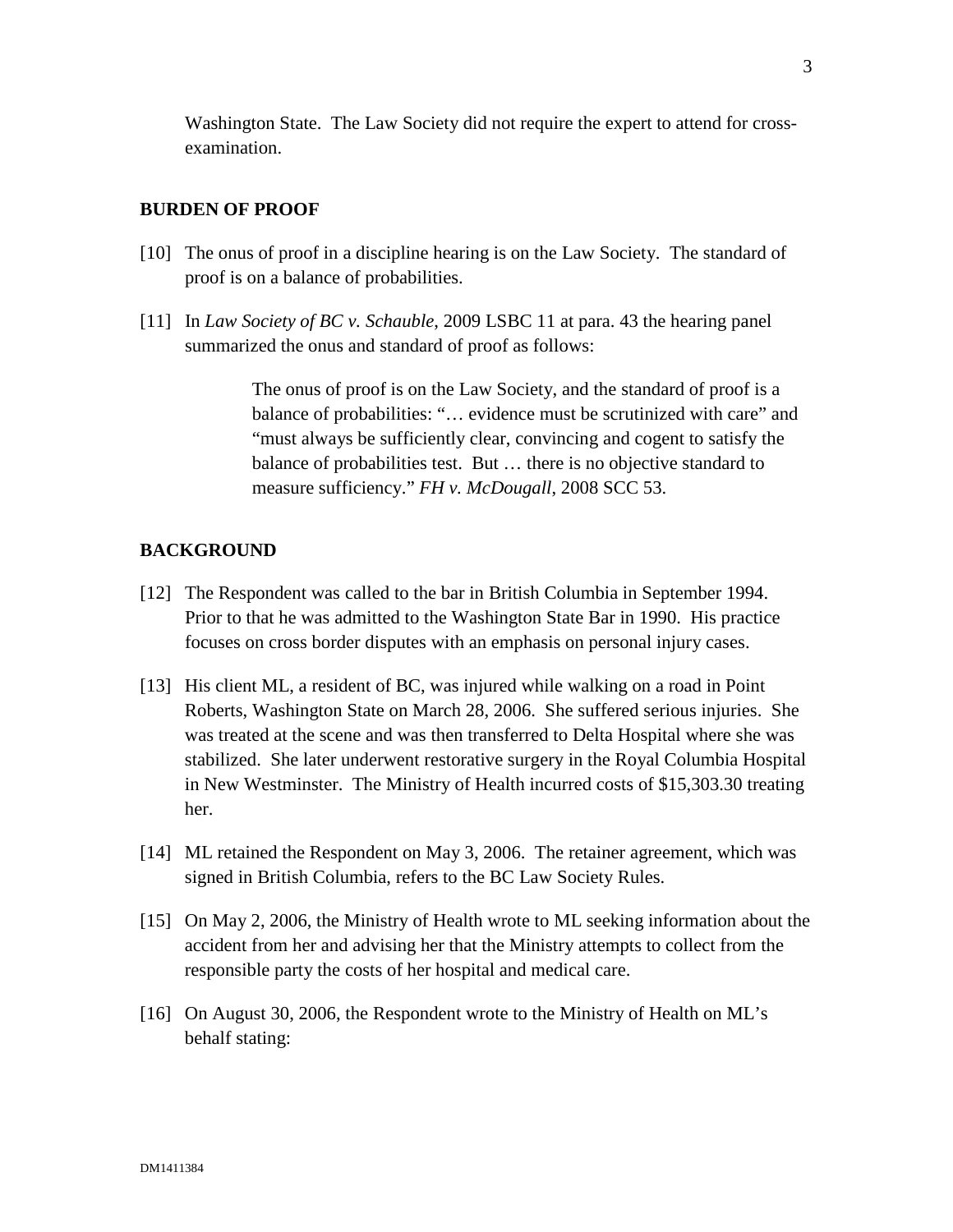I will protect your account for these expenses and any others from the proceeds of any settlement or judgment obtained on ML's behalf, subject to the following conditions:

- 1. That the Ministry of Health will agree to pay my attorney's fee on any sums collected and remitted; and
- 2. In the event of settlement for less than full value of ML's claim, the Ministry will waive its right to subrogation.
- [17] The Respondent testified that the second condition arose from the "made-whole doctrine" applicable in Washington State. That doctrine provides that an insurer is not entitled to recover anything until the insured has been made whole, i.e. obtained full recovery of all her losses resulting from the accident.
- [18] ED at the Ministry of Health responded on October 19, 2006 agreeing to pay up to 33 and 1/3 per cent of the amount recovered for attorney's fees but in respect of the second condition stated:

If our costs have been included in your client's claim and she receives a reduced settlement, (say 50%) we are prepared to accept a reduced settlement of our claim, based on the same percent (50%). We are not willing to waive our claim.

[19] The Respondent did not respond to this letter to advise that he did not agree with that condition. Instead, two years later on October 6, 2008, he wrote to the attention of the Records Custodian seeking information about the true costs of ML's medical care. He stated, without referring to his earlier correspondence:

> ... If provided this information, this office will agree to protect your subrogated interest, and we would be grateful to receive your updated payout reports.

- [20] At this time Mr. Belanger began working on the file. Mr. Belanger was called to the bar in British Columbia in 2009. He had been admitted to the Washington State bar in 2003. He began his employment with the Respondent in 2008 before his call. He was employed after his call until 2010, at which time he became a partner. He left the partnership in May 2013.
- [21] Mr. Belanger wrote the Ministry of Health on October 16, 2008 seeking the same information that Mr. Samuels had sought. He wrote as follows: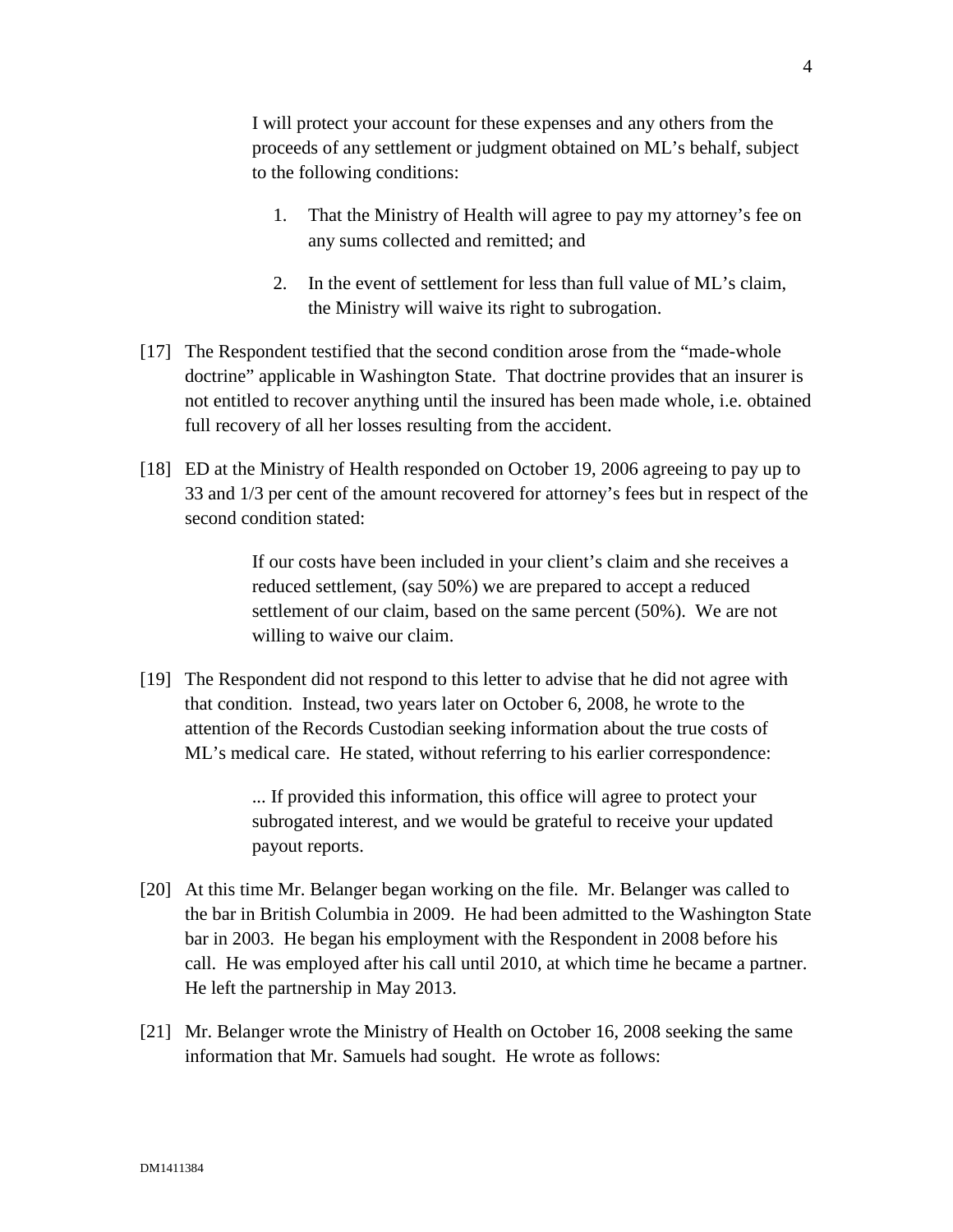... If MSP would provide us with the amount paid for medical services, this office will agree to protect your subrogated interest, and we would be grateful to receive your updated payout reports. ...

[22] On November 5, 2008 SN from the Ministry of Health wrote back to Mr. Belanger enclosing some of the information requested stating that the total amount owed to the Ministry of Health was \$15,303.30 CDN. She also wrote:

> We understand the attorney fee established in the United States is 33 1/3%, plus costs, for the recovery of a subrogated lien. We agree to the one-third recovery fee however, the Plan usually does not pay additional legal fees, costs or any disbursements. The usual procedure to follow when reimbursing the Plan is to retain the appropriate percentage of the money recovered and forward the balance. Please make the cheque payable to the Ministry of Health. …

[23] Between January 2009 and June 2010, Mr. Belanger negotiated with the Washington insurers. He ultimately agreed to a settlement of \$95,000 US on June 21, 2010. On that day he wrote to SN at the Ministry of Health stating:

> We have settled this claim. I will forward payment as per the usual mailing address and payor information. Please confirm the same and advise if you require otherwise. ...

- [24] TB at the Ministry of Health wrote Mr. Belanger on June 22, 2010 referring to the email the day prior confirming "The proposed settlement, as outlined in our email to SN, confirming the payment in full of the health care costs, is approved. I look forward to receipt of a cheque for the agreed amount … ."
- [25] A final account dated June 29, 2010 was signed by the Respondent. It is not clear in the evidence who gave instructions to staff to prepare it. It is clear that it was prepared in accordance with Mr. Belanger's understanding of the settlement and the obligations to the Ministry of Health that he agreed to as an employee of the Respondent and that it was signed by the Respondent.
- [26] The account shows a payment to "MSP Third Party Liability" of \$10,202.20 which is the amount left after taking 33 1/3 per cent from the total Ministry of Health claim of \$15,303.20.
- [27] The settlement proceeds of \$95,000 US were received in the Respondent's US dollar trust account in British Columbia on July 30, 2010. On the same day he withdrew \$36,169.01 for his fees and disbursements, transferring that amount to his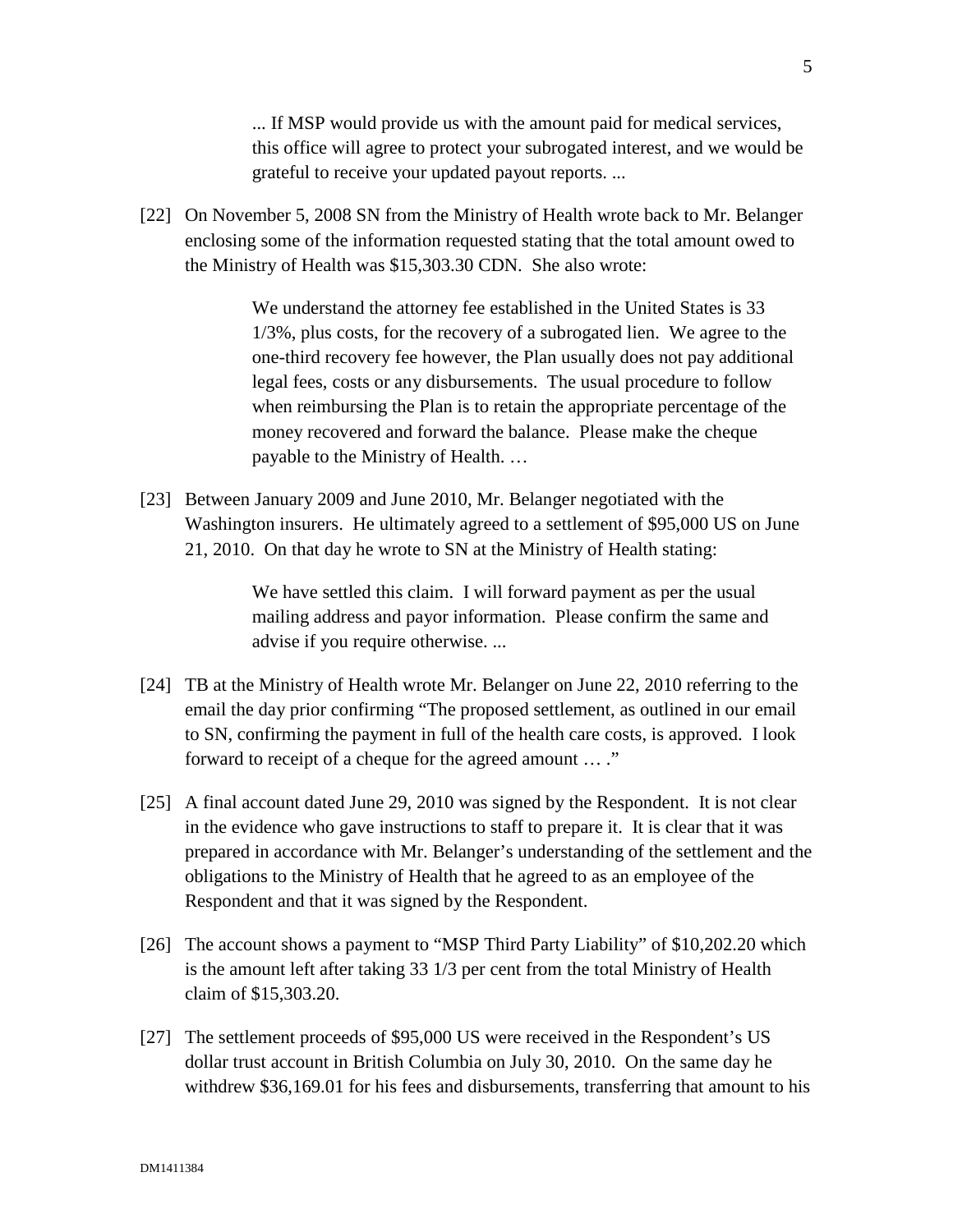US dollar general account. In addition, the sum of US \$10,988.91, which was the US dollar amount of two Canadian accounts owing including the Ministry of Health, was also transferred to his US dollar general account. These amounts all correspond to the account the Respondent signed.

- [28] The sum of US \$10,988.91 withdrawn from the US trust account was not paid directly to the intended recipients. The funds were in fact transferred to his US dollar general account. The Respondent said he did this in order to obtain the exchange from US dollars to Canadian dollars at a preferred rate. He did not proceed to transfer these funds to his Canadian dollar general account.
- [29] Although funds to pay the Ministry of Health were transferred from his US dollar trust account to his US dollar general account, the Respondent did not pay those funds to the Ministry of Health.
- [30] On August 8, 2010 the Respondent signed a cheque in the amount of \$11,128.68 drawn on his Canadian dollar general account payable to the Ministry of Finance. This cheque included the sum of \$10,202.20 for the Ministry of Health expenses on the ML claim. The cheque was not delivered at that time.
- [31] The Respondent testified that sometime between signing the cheque and November 22, 2010 he made the decision not to pay those funds to the Ministry of Health. It was his view that ML had not been made whole and that the Ministry of Health was not entitled to the funds.
- [32] The Respondent testified that he advised Mr. Belanger that, in his view, ML had not been made whole and that therefore the Ministry of Health was not entitled to any money. He said this conversation would have occurred in late August 2010.
- [33] Mr. Belanger testified that he did not recall discussing the Ministry of Health's entitlement to the funds he had agreed to pay to them with the Respondent. He testified that he believed that he would have remembered such a conversation. Mr. Belanger in cross-examination conceded that, given the passage of time, he did not have complete recall of all the conversation. He was however, certain that a conversation of that type would be remembered.
- [34] The Respondent testified that he believed Mr. Belanger would have advised the Ministry of Health of his decision not to pay them any part of the subrogated claim. The Respondent says that it was an oversight that the funds remained in his general account.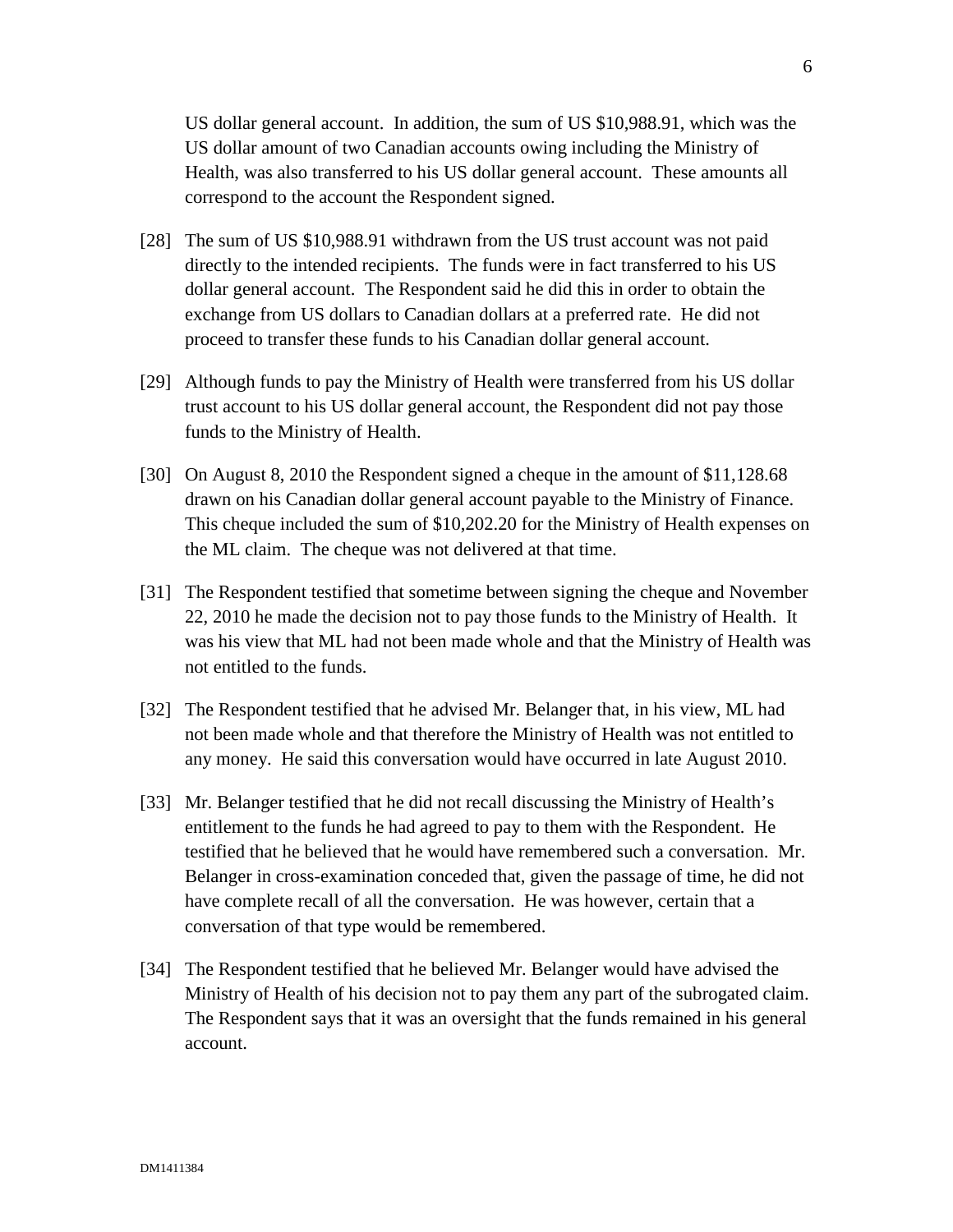- [35] We do not accept that evidence of the Respondent. He says that he initiated the transfer from his US dollar trust account to his US dollar general account in order to give his client a preferred exchange rate. That however is not true. He converted the US dollars to CDN dollars on the account to his client, not at this preferred rate, but at the Bank of Canada rates applicable for that day. This preferred rate would then have benefitted only the Respondent personally.
- [36] Further, if the Respondent had told Mr. Belanger that he believed he had made an error, the Respondent would have expected to see subsequent activities such as advice to the client that she might be entitled to a further \$10,202.20 CDN and advice that she could expect to receive a claim from the Ministry of Health for breaching her agreement to pay them their agreed upon lien amount.
- [37] None of these events occurred, and these matters would have come to his attention after he asserts he spoke to Mr. Belanger advising him that he had made an error in not applying the made-whole doctrine.
- [38] On November 22, 2010 a cheque for \$926.48 CDN was issued and sent to the Ministry of Health in respect of another unrelated claim for a different client. The \$10,202.20 remaining from the August 8, 2010 cheque for \$11,128.68 was not dealt with.
- [39] If he had expected Mr. Belanger to advise the Ministry of Health that they would not be paid, he would have expected some response by that time. It would also have been apparent to him when cancelling the August cheque to the Ministry of Health and issuing a new one for a smaller amount that there were funds in his general account that ought not to be there.
- [40] Mr. Belanger testified that he had no discussions with the Respondent about this file after August 2010. He believed that the Ministry of Health had been paid in accordance with his view of the settlement consistent with the account signed by the Respondent.
- [41] Mr. Belanger remained practising with the Respondent until May 2013, not knowing that the Respondent had withheld those funds from the Ministry of Health and had not accounted to the client for those funds. The events between early August 2010 and late November 2010 are not consistent with Mr. Belanger being told he had made an error. If he had been told he would have taken steps to deal with the money held in trust, and he would have taken steps to inform the Ministry that he was not going to honour the agreement he had reached with them to pay them their subrogated interest funds.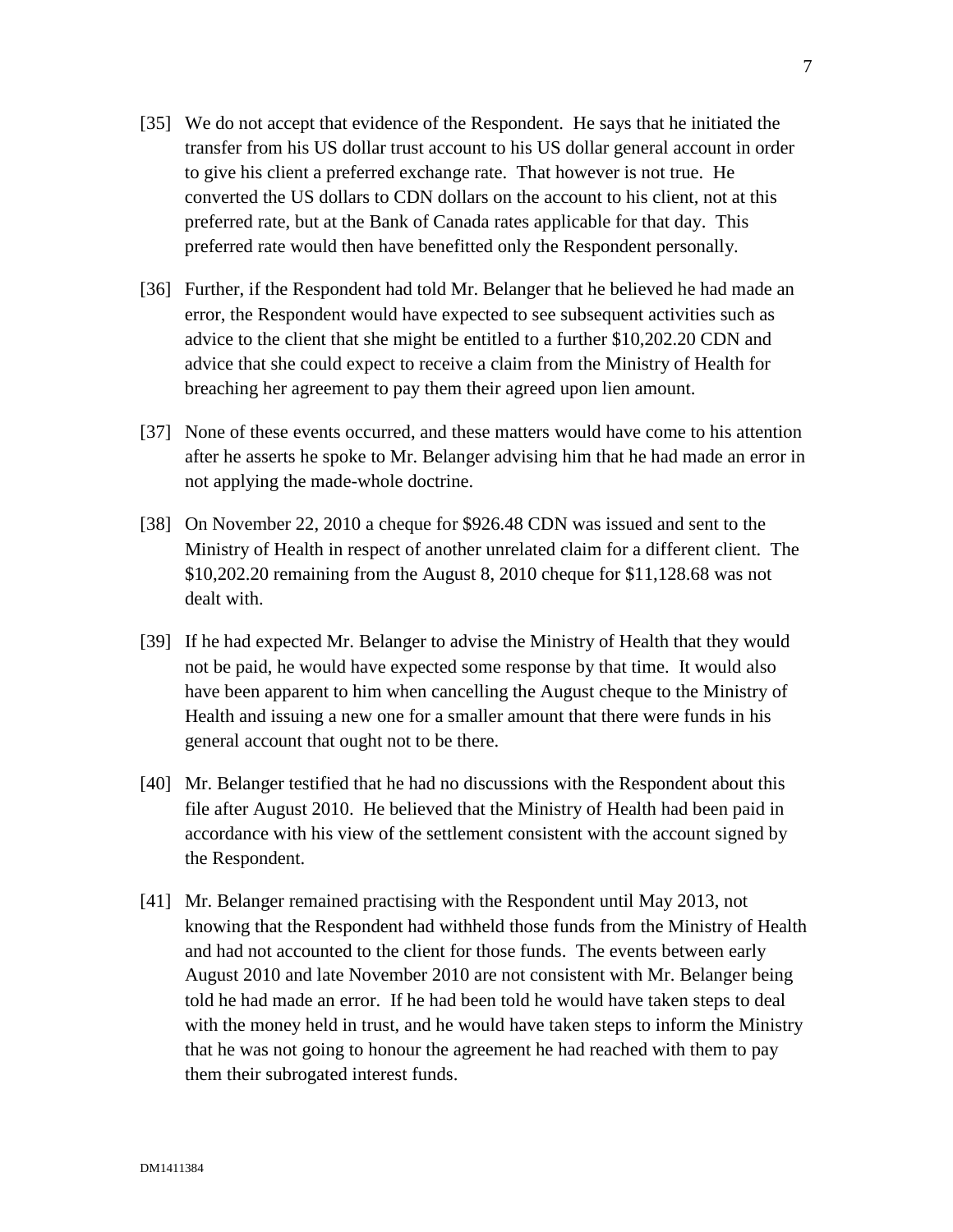- [42] The sum of \$9,690.05 US remained in the Respondent's US dollar general account until July 13, 2015, when the sum of \$10,202.20 was put into his Canadian dollar trust account. He did not at that time consider payment of interest or the difference between the applicable exchange rates at the different times. One day after the hearing he deposited the sum of \$2,164.24 to make up the different exchange rate applicable at the time of transfer in 2015.
- [43] The Respondent's general accounts were in an overdraft position at the relevant time in 2010 (i.e., drawn on his credit lines in those accounts).
- [44] The Ministry of Health wrote to the Respondent's office, to the attention of Mr. Belanger on October 4, 2013 and November 7, 2013, seeking payment of their subrogated claim.
- [45] Sometime before December 18, 2013, Mr. Samuels, in response to a telephone message left for him, called Mr. Lawless at the Ministry of Health.
- [46] Mr. Lawless forwarded the earlier correspondence to the Respondent by email on December 18, 2013 and the Respondent replied to the substance of the matter on December 18, 2013. He promised to find earlier correspondence and forward it to him in the New Year.
- [47] The Respondent and Mr. Lawless engaged in an exchange of emails between January and March 2014. The Ministry of Health complained to the Law Society in February 2015.
- [48] In July 2015 the Respondent commenced declaratory proceedings in Washington State Court in the name of ML, asserting that the Ministry of Health was not entitled to the funds withheld from ML's settlement.
- [49] The Respondent did not advise ML of this. The Respondent waived any limitation defence she might have under Washington law without advising her of his intention to do so or being instructed to do so.
- [50] ML was finally advised on March 2, 2016 by the Respondent that the sum of \$10,202.20 withheld from her settlement proceeds had not been paid to the Ministry as shown in her statement of account. She was also advised a declaratory action had been commenced. She was not told that the funds withheld had not been held in trust from 2010 to 2015 or that any limitation defence in respect of the declaratory action had been waived.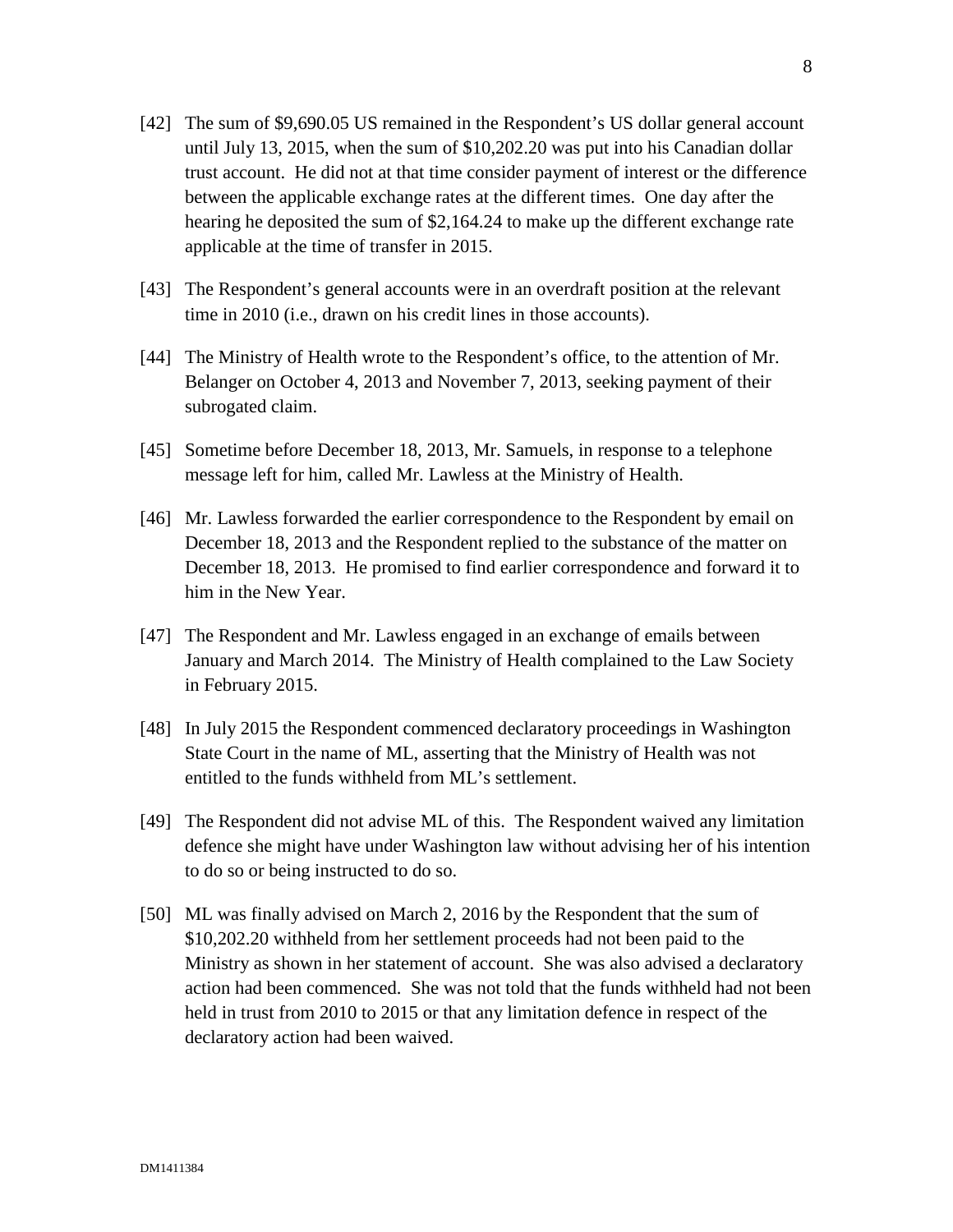#### **PROFESSIONAL MISCONDUCT**

- [51] Professional misconduct is not defined in the *Legal Profession Act*, the Law Society Rules, the *Professional Conduct Handbook*, nor in the *Code of Professional Conduct* for British Columbia.
- [52] The test for whether conduct constitutes professional misconduct was established in the *Law Society of BC v. Martin*, 2005 LSBC 16. The test is:

Whether the facts as made out disclose a marked departure from that conduct the Law Society expects of its members; if so it is professional misconduct.

[53] The panel also observed as follows:

The real question to be determined is essentially whether the Respondent's behaviour displays culpability which is grounded in a fundamental degree of fault, that is whether it displays gross culpable neglect of his duties as a lawyer.

### **ALLEGATION 1**

- [54] Allegation 1 asserts that the Respondent improperly withdrew, or authorized the withdrawal, of \$9,690.05 US from his trust account contrary to Rule 3-64(1).
- [55] The only provision on which the Respondent could rely to withdraw the funds is Rule 3-64(1)(a) which allows a withdrawal of funds if "properly required for payment to or on behalf of the client."
- [56] It is clear that the withdrawal would have been permitted to pay that sum to the Ministry of Health. That did not occur. The funds were transferred to his US dollar general account. He was not authorized or permitted to pay those funds to himself.
- [57] His explanation that he intended the transfer to his general account as the first step to obtaining a preferred exchange rate is not accepted as discussed previously.
- [58] The issue in relation to allegation 1 is whether the Respondent's conduct was merely a breach of a Rule or whether it is also professional misconduct. In *Law Society of BC v. Lyons*, 2008 LSBC 09 the panel considered the distinction between a breach of the Rules and one that constitutes professional misconduct. The panel found at paragraphs 32 and 35: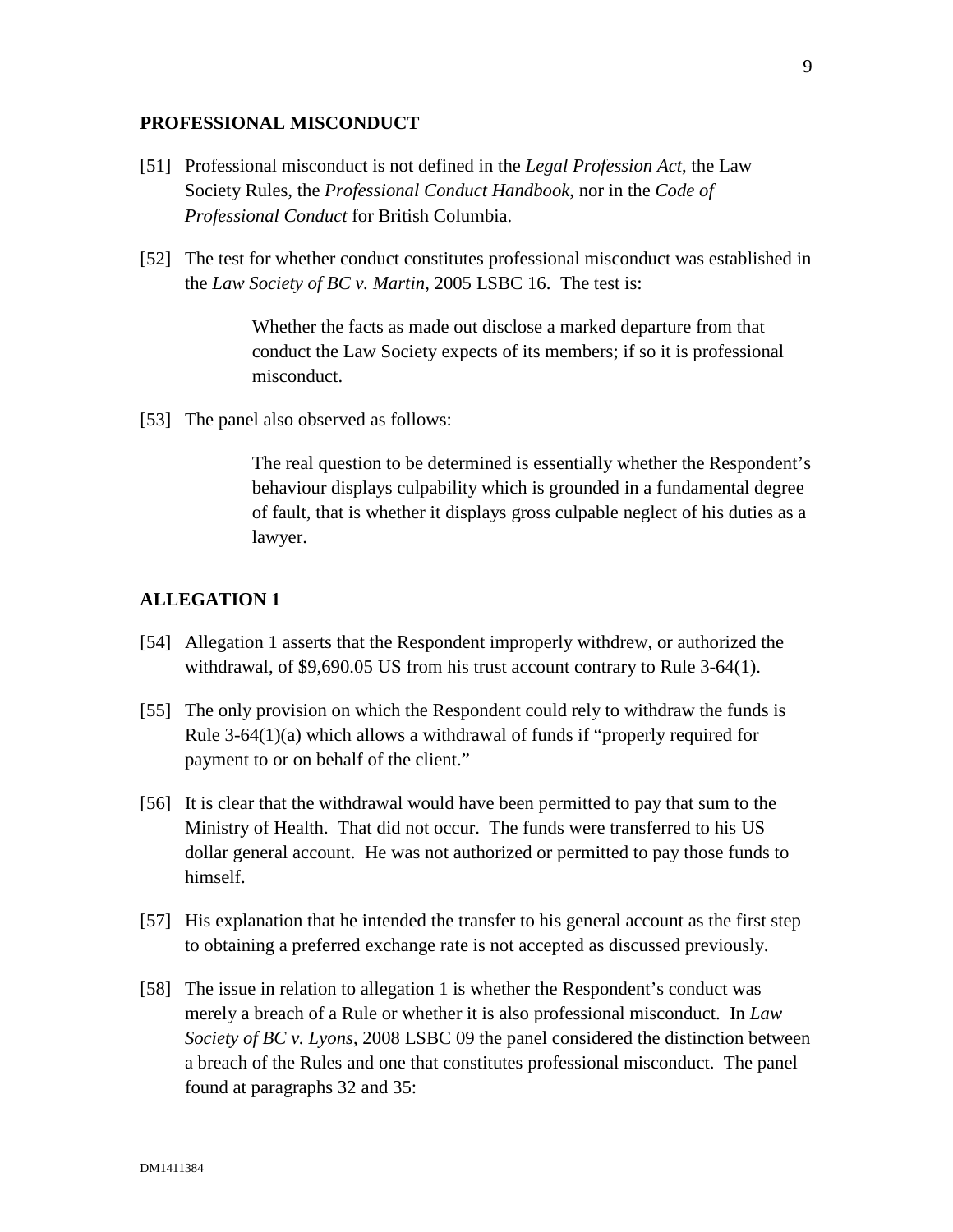- [32] A breach of the Rules does not, in itself, constitute professional misconduct. A breach of the *Act* or the Rules that constitutes a "Rules breach", rather than professional misconduct, is one where the conduct, while not resulting in any loss to a client or done with any dishonest intent, is not an insignificant breach of the Rules and arises from the respondent paying little attention to the administrative side of practice (*Law Society of BC v. Smith*, 2004 LSBC 29).
- [35] In determining whether a particular set of facts constitutes professional misconduct or, alternatively, a breach of the *Act* or the Rules, panels must give weight to a number of factors, including the gravity of the misconduct, its duration, the number of breaches, the presence or absence of *mala fides*, and the harm caused by the respondent's conduct.
- [59] The justification given by the Respondent for transferring funds from trust to general was that it was a step taken to obtain a favourable exchange rate for the client. As we have found, that is not true. The exchange rate used on the client account is the standard Bank of Canada rate.
- [60] What occurred is that funds were transferred from trust to general the day after receipt. A cheque payable to the Ministry of Health for those funds was signed on August 8, 2010 but not delivered. At the time the decision was made to not deliver the cheque, the Respondent had to have known that the funds transferred from trust needed to be returned.
- [61] The improper transfer of funds from trust to a lawyer's general account is a very serious transgression. Clients and the public need to be assured that trust monies are always properly dealt with and that lawyers do not transfer funds to themselves except in circumstances where they are entitled to do so. Further, the wrongful transfer was not corrected until 2015 and at that time it was only partially corrected.
- [62] We find that the Respondent committed professional misconduct by transferring those funds in these circumstances.

#### **ALLEGATIONS 2 AND 3**

[63] Both allegations assert a breach of the Respondent's duty to the Ministry of Health by failing to forward its subrogated share of the settlement proceeds. The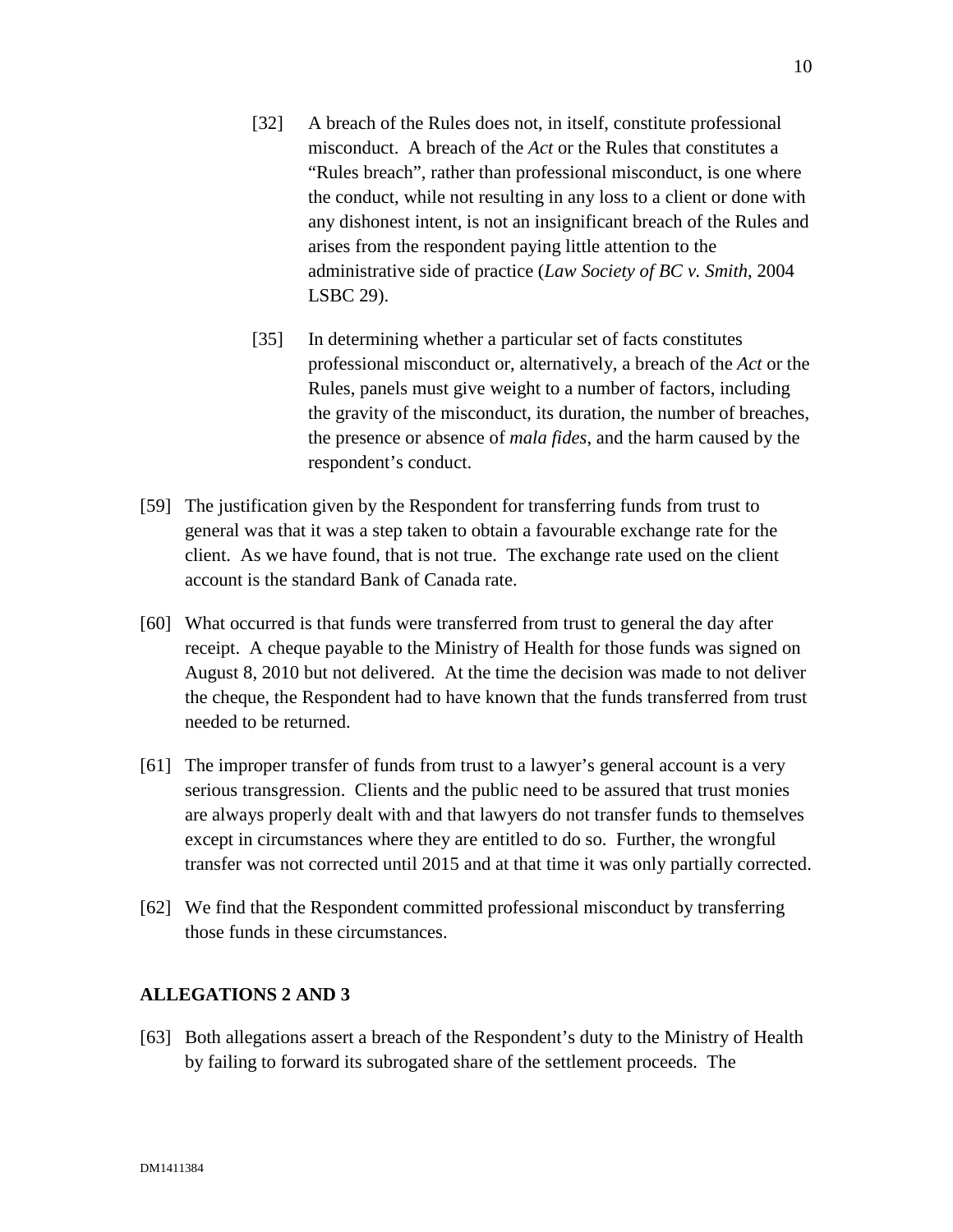difference between them is that Allegation 2 asserts that the Ministry of Health was his client.

- [64] It is clear that the Respondent and the Ministry of Health did not reach an agreement in 2006. Although he did not reply, the disagreement between them on the consequences of ML not being made whole was fundamental.
- [65] However in 2008, when Mr. Belanger began working on the file, he offered to "protect" their subrogated share on payment of attorney's fees. The Ministry agreed to pay fees up to 33 1/3 per cent.
- [66] Mr. Belanger's understanding was that he had agreed to pay the Ministry of Health the remaining two-thirds of Ministry of Health costs on settlement. As an employee lawyer, responsible for the day-to-day handling of the file he had the authority to make that commitment on behalf of the Respondent. Mr. Belanger testified that he did not know whether he was acting for the Ministry or just protecting their interest. The Respondent denied that his firm was acting, and Mr. Lawless asserted that it was.
- [67] We are not prepared on the evidence before us to find that the Ministry of Health became a client of the Respondent's firm with all the attendant consequences. Nor is it necessary in this case to make a finding on that issue. It is clear that Mr. Belanger, on behalf of the firm, agreed to "protect" their subrogated interest, which would mean at a minimum to hold the funds received in trust until all parties agreed on their disposition or a court ruled on it.
- [68] The Respondent argues that the made-whole doctrine applies to the Ministry of Health's claim. He argues further that, because in his view ML was not made whole, the Ministry of Health is not entitled to a subrogated interest in the settlement proceeds. As a result, he says there was no obligation to forward funds to them. Whether the *Health Care Cost Recovery Act* applies in these circumstances has not been decided by any court.
- [69] The Respondent's position ignores the fact that Mr. Belanger agreed to pay the Ministry of Health two-thirds of the amount claimed by the Ministry of Health on settlement. Even if the made-whole doctrine applies, counsel acting for ML could agree that she was made whole and that therefore the subrogated interest exists and the obligation to forward the funds arises. This is what Mr. Belanger did. ML also agreed and instructed the Respondent's firm to pay that sum to the Ministry of Health by her acceptance of her share of the settlement proceeds and her account from the Respondent.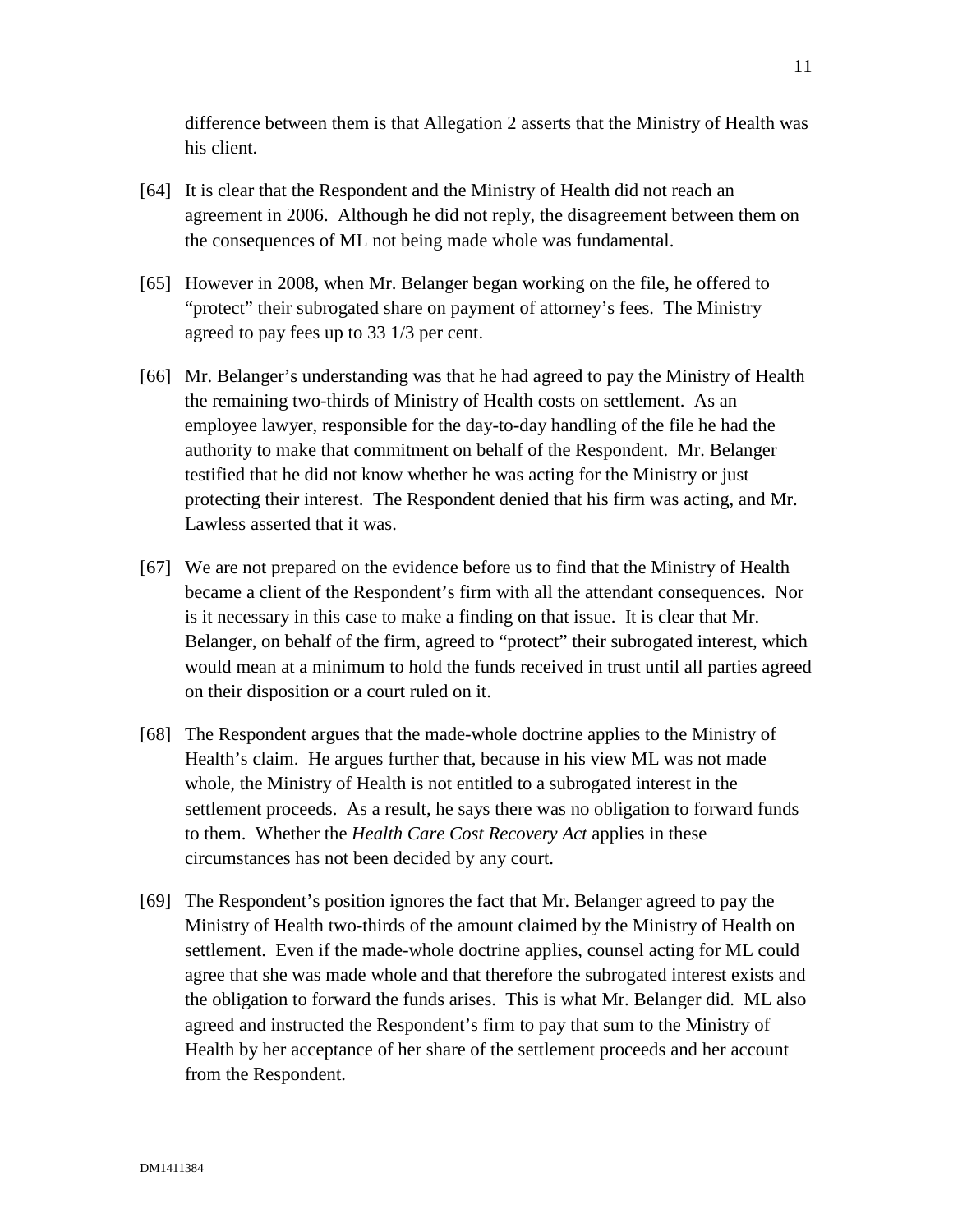- [70] Mr. Lawless testified to the standard BC practice on this issue, saying "If settlement is below policy limits we get our share, period, because if you accept an offer below the policy limit, you are "whole" – if you feel you are not made whole you can go to trial for more."
- [71] In relation to these allegations, the Respondent, without discussing the matter with Mr. Belanger, his client ML, the Ministry or the defendant's lawyer, withheld funds that ought to have been paid to the Ministry of Health. The Respondent testified that "I don't recall telling Mark (Belanger) to inform the Ministry. …"
- [72] Even if he had believed an error had been made and steps were taken to set aside the agreement made by Mr. Belanger, the Respondent was obliged to keep the disputed funds in trust, which he did not do.
- [73] As a result of his conduct, he continued to hold personally funds that ought to have been in trust and failed to pay funds to the Ministry of Health that his associate lawyer had agreed to do. Mr. Belanger testified that "We agreed on the amount, we settled their lien, when you agree, the dispute is resolved, we have an agreement."
- [74] We find that the Respondent committed professional misconduct by failing to forward the sum of \$10,202.20 as alleged in allegation 3.

# **ALLEGATION 4**

- [75] Allegation 4 asserts that the Respondent misrepresented to the client that a portion of the settlement proceeds would be paid to the Ministry of Health and the Respondent failed to correct that misrepresentation when he decided not to pay.
- [76] The Respondent submits that, at the time the account was prepared and delivered, he intended to pay the funds as shown on the account and as a result there was no misrepresentation at that time.
- [77] He agrees that, when he decided not to pay the funds to the Ministry of Health, ML ought to have been informed. He says though that, because Mr. Belanger had day-to-day conduct of the file, it was Mr. Belanger that he expected to have informed ML about the outstanding funds being retained.
- [78] As noted above, we do not accept the Respondent's evidence that he advised Mr. Belanger that he had erred in accepting that ML had been made whole, we accept instead the evidence of Mr. Belanger who denied having received any such advice.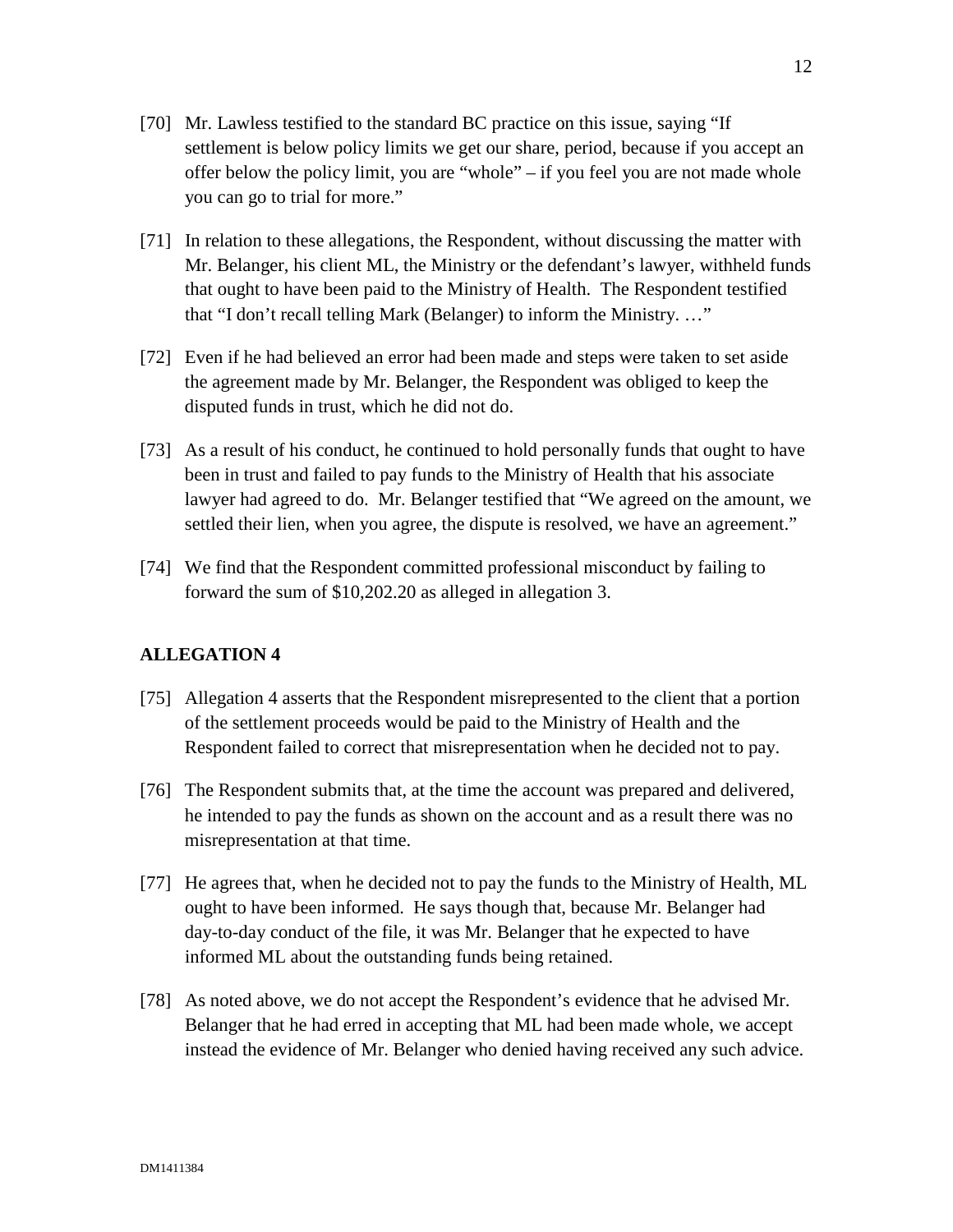- [79] The Respondent ought to have known when holding back the cheque in August and when reissuing a new cheque for a smaller amount in November that he was holding excess funds. He also had to have known that both the Ministry of Health and his client needed to be advised.
- [80] Although it became clear to the Respondent in December 2013 that Mr. Belanger had not advised the Ministry of Health that they were not going to be paid, he either did not review the file to see if the client had also not been told, or else he decided not to inform her. In July 2015 when he put the sum of \$10,202.20 in his Canadian dollar trust account he did not then write to her to advise her that she might be entitled to further payment.
- [81] It was not until March 2016 that he advised ML that he was holding the sum of \$10,202.20 in trust and that the Ministry of Health had not been paid.
- [82] The Respondent submits that it was Mr. Belanger who ought to have advised the client that the funds would be withheld. As we have found, the Respondent did not advise Mr. Belanger that he believed an error had been made, and as a result that submission fails.
- [83] It was of some significance to the client to know that she was potentially entitled to a further \$10,202.20. Accounting to clients for all funds received and disbursed on their behalf is a key obligation of all lawyers.
- [84] In this case, the Respondent retained \$10,202.20 in his general account without his client knowing about it for almost six years. We find this to be professional misconduct.

# **ALLEGATION 5**

- [85] Allegation 5 asserts that the Respondent did not respond to letters from the Ministry of Health dated June 22, 2010, October 4, 2013, November 7, 2013, December 19, 2013, January 22, 2014, January 29, 2014 and February 21, 2014.
- [86] The letters dated June 22, 2010, October 4, 2013 and November 7, 2013 were addressed to Mr. Belanger. Mr. Belanger was still at the firm on June 22, 2010 and would be the person expected to respond to the letter of that date.
- [87] The letters dated October 4, 2013 and November 7, 2013 were also addressed to Mr. Belanger, who was no longer at the firm. The evidence is not clear as to when those letters came to the Respondent's attention. The Respondent started communicating with the Ministry of Health after receiving a call from Mr. Lawless